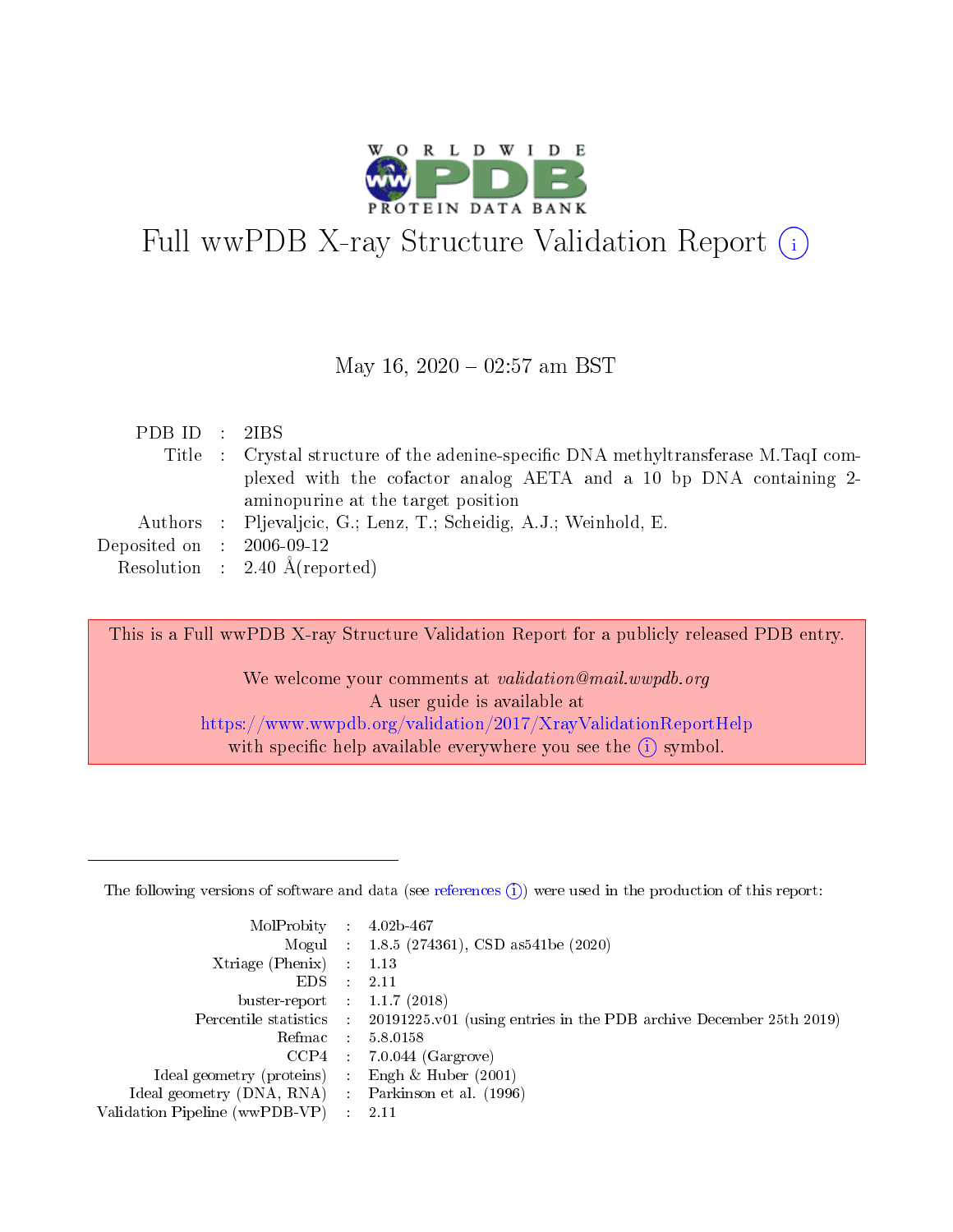# 1 [O](https://www.wwpdb.org/validation/2017/XrayValidationReportHelp#overall_quality)verall quality at a glance  $(i)$

The following experimental techniques were used to determine the structure: X-RAY DIFFRACTION

The reported resolution of this entry is 2.40 Å.

Percentile scores (ranging between 0-100) for global validation metrics of the entry are shown in the following graphic. The table shows the number of entries on which the scores are based.



| Metric                | Whole archive<br>$(\#\text{Entries})$ | Similar resolution<br>$(\#\text{Entries},\, \text{resolution}\; \text{range}(\textup{\AA}))$ |
|-----------------------|---------------------------------------|----------------------------------------------------------------------------------------------|
| $R_{free}$            | 130704                                | $3907(2.40-2.40)$                                                                            |
| Clashscore            | 141614                                | $4398(2.40-2.40)$                                                                            |
| Ramachandran outliers | 138981                                | $4318(2.40-2.40)$                                                                            |
| Sidechain outliers    | 138945                                | $4319(2.40-2.40)$                                                                            |
| RSRZ outliers         | 127900                                | 3811 (2.40-2.40)                                                                             |

The table below summarises the geometric issues observed across the polymeric chains and their fit to the electron density. The red, orange, yellow and green segments on the lower bar indicate the fraction of residues that contain outliers for  $>=3, 2, 1$  and 0 types of geometric quality criteria respectively. A grey segment represents the fraction of residues that are not modelled. The numeric value for each fraction is indicated below the corresponding segment, with a dot representing fractions  $\epsilon=5\%$  The upper red bar (where present) indicates the fraction of residues that have poor fit to the electron density. The numeric value is given above the bar.

| Mol            | $\overline{\text{Chain}}$ | Length | Quality of chain |                            |
|----------------|---------------------------|--------|------------------|----------------------------|
| 1              | $\boldsymbol{B}$          | 10     | 80%              | 20%                        |
|                | E                         | 10     | 90%              | 10%                        |
| $\overline{2}$ | $\mathcal{C}$             | 10     | 100%             |                            |
| $\overline{2}$ | $\mathbf{F}$              | 10     | 70%              | 30%                        |
| 3              | А                         | 421    | 3%<br>86%        | 7%<br>7%                   |
| 3              | D                         | 421    | 3%<br>89%        | 7%<br>$\ddot{\phantom{0}}$ |

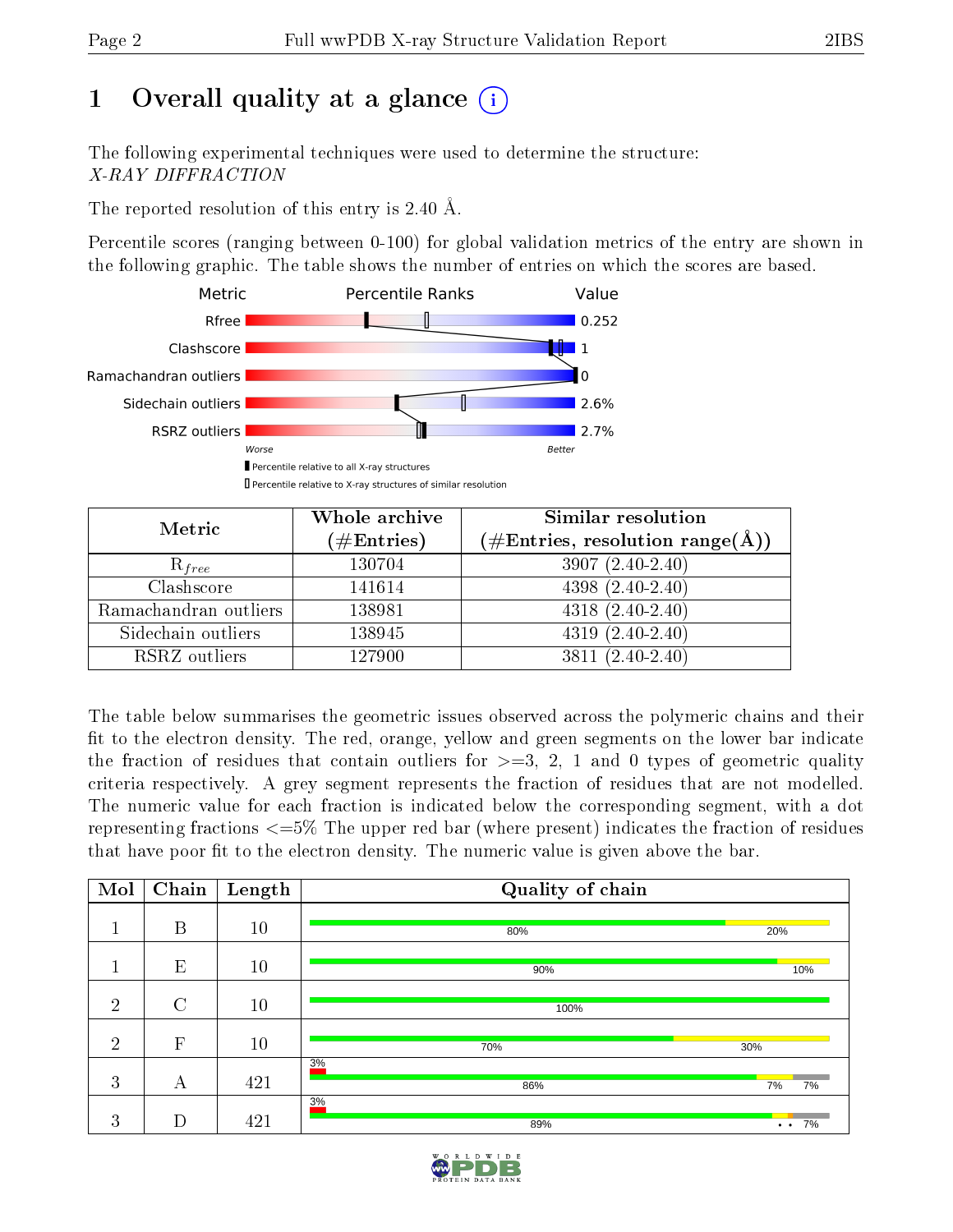# 2 Entry composition (i)

There are 5 unique types of molecules in this entry. The entry contains 7997 atoms, of which 0 are hydrogens and 0 are deuteriums.

In the tables below, the ZeroOcc column contains the number of atoms modelled with zero occupancy, the AltConf column contains the number of residues with at least one atom in alternate conformation and the Trace column contains the number of residues modelled with at most 2 atoms.

Molecule 1 is a DNA chain called 5'-D(\*GP\*TP\*TP\*CP\*GP\*(2PR)P\*TP\*GP\*TP\*C)-3'.

| Mol | Chain Residues | Atoms          |  |            |  |  | $ZeroOcc \   \ AltConf \   \ Trace$ |  |
|-----|----------------|----------------|--|------------|--|--|-------------------------------------|--|
|     | 10             | Total C N O P  |  |            |  |  |                                     |  |
|     |                | 202 98 34 61 9 |  |            |  |  |                                     |  |
|     |                | Total C N O P  |  |            |  |  |                                     |  |
|     | 10             |                |  | 98 34 61 9 |  |  |                                     |  |

• Molecule 2 is a DNA chain called  $5'-D(*GP*AP*CP*AP*TP*CP*GP*(6MA)P*AP*C)-3'$ .

|  | Mol   Chain   Residues | Atoms         |  |          | $\rm ZeroOcc \mid AltConf \mid Trace$ |  |  |  |
|--|------------------------|---------------|--|----------|---------------------------------------|--|--|--|
|  |                        | Total C N O P |  |          |                                       |  |  |  |
|  |                        | 203           |  |          | 98 41 55 9                            |  |  |  |
|  |                        | Total C N O P |  |          |                                       |  |  |  |
|  | 10                     | 203           |  | 98 41 55 |                                       |  |  |  |

• Molecule 3 is a protein called Modification methylase TaqI.

| Mol | $\vert$ Chain $\vert$ Residues | Atoms |                |  |       |  | $ZeroOcc \mid AltConf \mid Trace$ |  |
|-----|--------------------------------|-------|----------------|--|-------|--|-----------------------------------|--|
|     | 393                            | Total |                |  |       |  |                                   |  |
|     |                                | 3189  | 2087 548 548 6 |  |       |  |                                   |  |
|     | 393                            | Total |                |  |       |  |                                   |  |
|     |                                |       | 3195 2092 549  |  | 548 6 |  |                                   |  |

• Molecule 4 is 5'-DEOXY-5'-[2-(AMINO)ETHYLTHIO]ADENOSINE (three-letter code: NEA) (formula:  $C_{12}H_{18}N_6O_3S$ ).

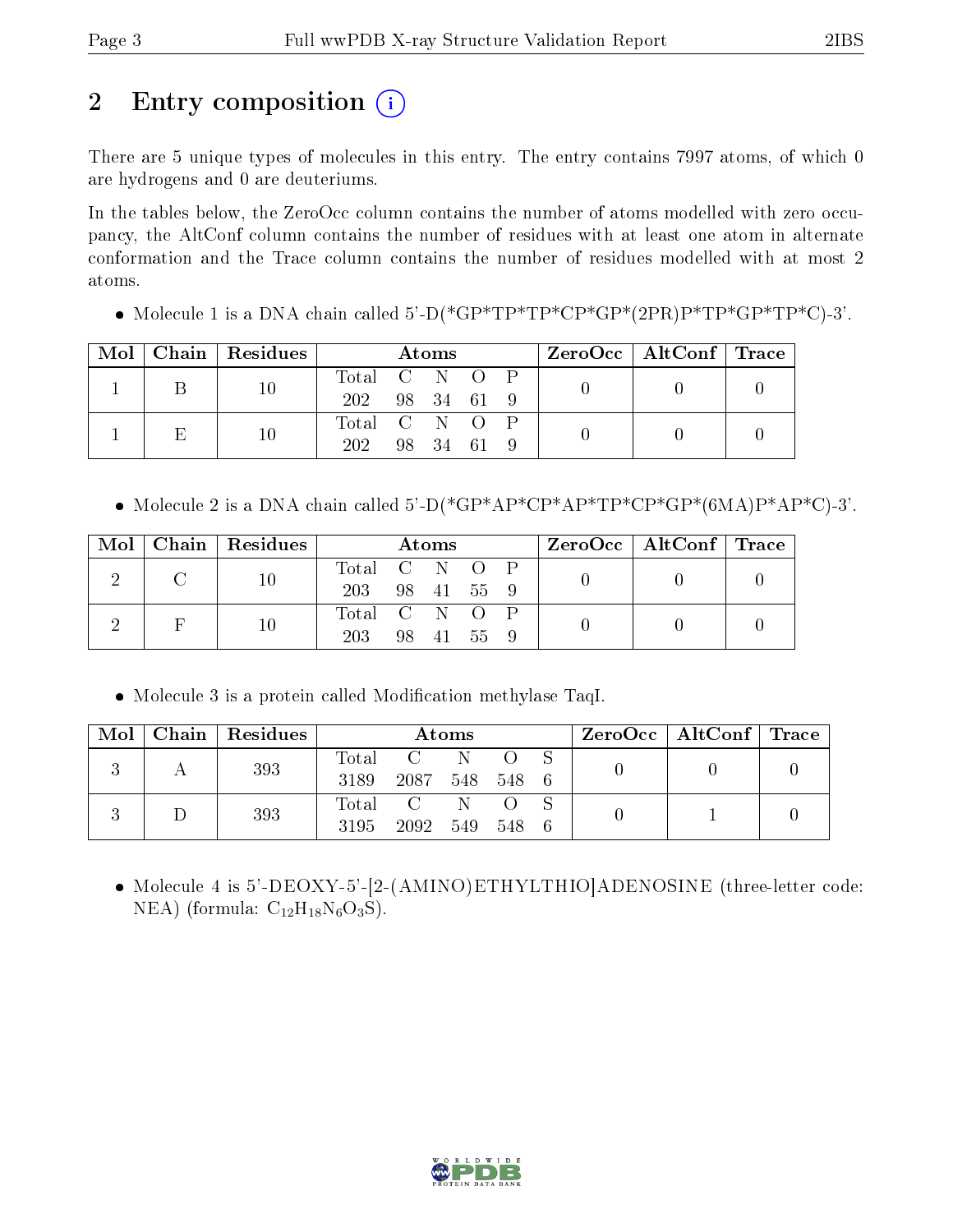

|  | $Mol$   Chain   Residues | Atoms                |  |  |  | ZeroOcc   AltConf |  |
|--|--------------------------|----------------------|--|--|--|-------------------|--|
|  |                          | Total C N O S        |  |  |  |                   |  |
|  |                          | $22 \t 12 \t 6 \t 3$ |  |  |  |                   |  |
|  |                          | Total C N O S        |  |  |  |                   |  |
|  |                          | 22 12 6 3            |  |  |  |                   |  |

• Molecule 5 is water.

| Mol | Chain                     | Residues | Atoms                               | ZeroOcc        | AltConf  |
|-----|---------------------------|----------|-------------------------------------|----------------|----------|
| 5   | B                         | 43       | Total<br>$\overline{O}$<br>43<br>43 | $\overline{0}$ | 0        |
| 5   | C                         | 30       | Total<br>$\Omega$<br>30<br>30       | $\overline{0}$ | 0        |
| 5   | E                         | 48       | Total<br>$\Omega$<br>48<br>48       | $\theta$       | $\theta$ |
| 5   | $\boldsymbol{\mathrm{F}}$ | 27       | $\overline{O}$<br>Total<br>27<br>27 | $\overline{0}$ | 0        |
| 5   | А                         | 314      | Total<br>$\Omega$<br>314<br>314     | $\theta$       | 0        |
| 5   | D                         | 297      | Total<br>$\left($<br>297<br>297     | 0              |          |

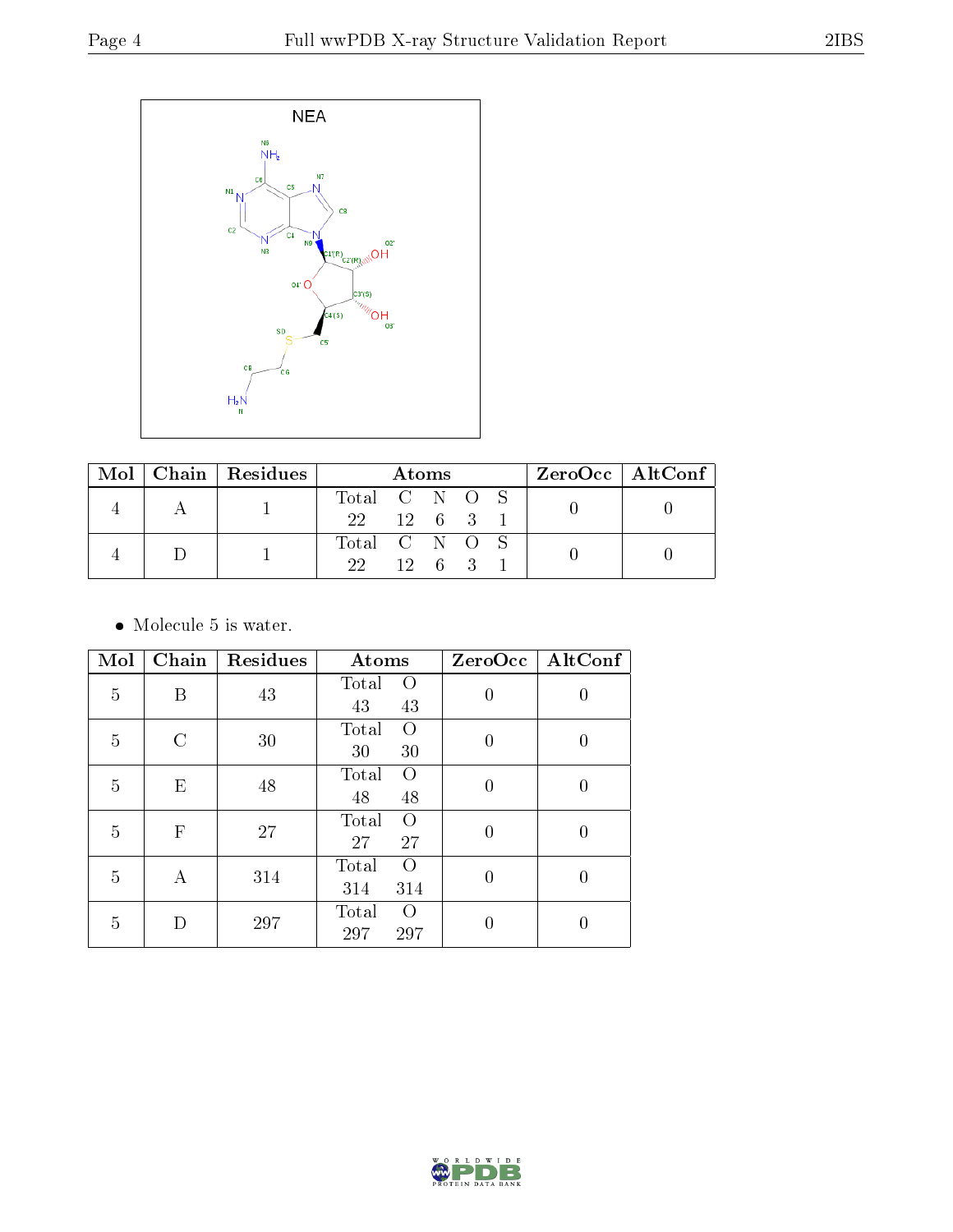# 3 Residue-property plots  $(i)$

These plots are drawn for all protein, RNA and DNA chains in the entry. The first graphic for a chain summarises the proportions of the various outlier classes displayed in the second graphic. The second graphic shows the sequence view annotated by issues in geometry and electron density. Residues are color-coded according to the number of geometric quality criteria for which they contain at least one outlier: green  $= 0$ , yellow  $= 1$ , orange  $= 2$  and red  $= 3$  or more. A red dot above a residue indicates a poor fit to the electron density (RSRZ  $> 2$ ). Stretches of 2 or more consecutive residues without any outlier are shown as a green connector. Residues present in the sample, but not in the model, are shown in grey.

• Molecule 1: 5'-D(\*GP\*TP\*TP\*CP\*GP\*(2PR)P\*TP\*GP\*TP\*C)-3'

| Chain B:                                        | 80%                                                      | 20%      |
|-------------------------------------------------|----------------------------------------------------------|----------|
|                                                 |                                                          |          |
|                                                 | • Molecule 1: 5'-D(*GP*TP*TP*CP*GP*(2PR)P*TP*GP*TP*C)-3' |          |
| Chain E:                                        | 90%                                                      | 10%      |
|                                                 |                                                          |          |
|                                                 | • Molecule 2: 5'-D(*GP*AP*CP*AP*TP*CP*GP*(6MA)P*AP*C)-3' |          |
| Chain C:                                        | 100%                                                     |          |
|                                                 | There are no outlier residues recorded for this chain.   |          |
|                                                 | • Molecule 2: 5'-D(*GP*AP*CP*AP*TP*CP*GP*(6MA)P*AP*C)-3' |          |
|                                                 |                                                          |          |
| Chain F:                                        | 70%                                                      | 30%      |
|                                                 |                                                          |          |
|                                                 | • Molecule 3: Modification methylase TaqI                |          |
| Chain A:                                        |                                                          |          |
|                                                 | 86%                                                      | 7%<br>7% |
| <b>NE SE SE PRE PRE SE SE SE SE SE SE SE SE</b> |                                                          |          |
|                                                 |                                                          |          |
|                                                 | • Molecule 3: Modification methylase TaqI                |          |

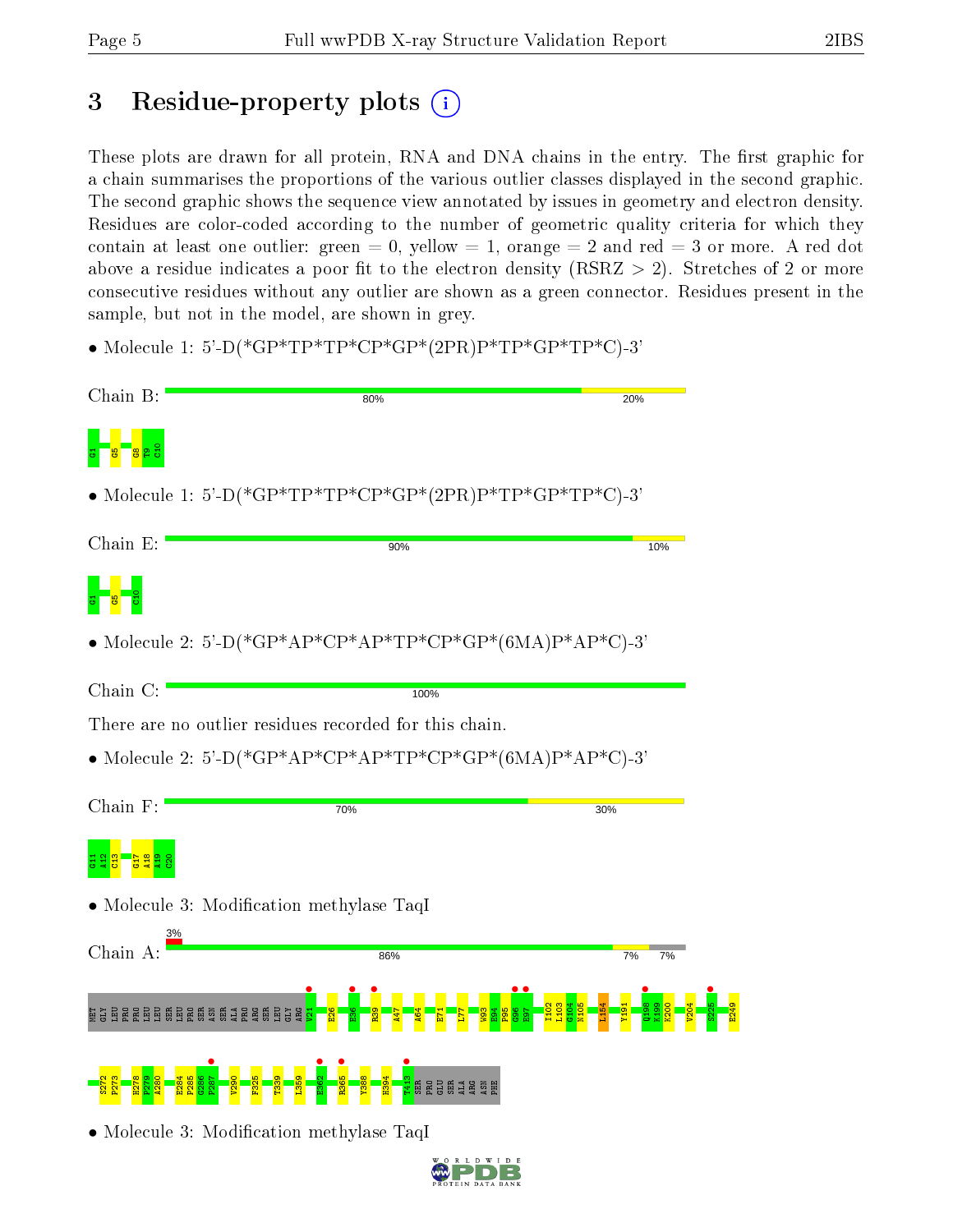



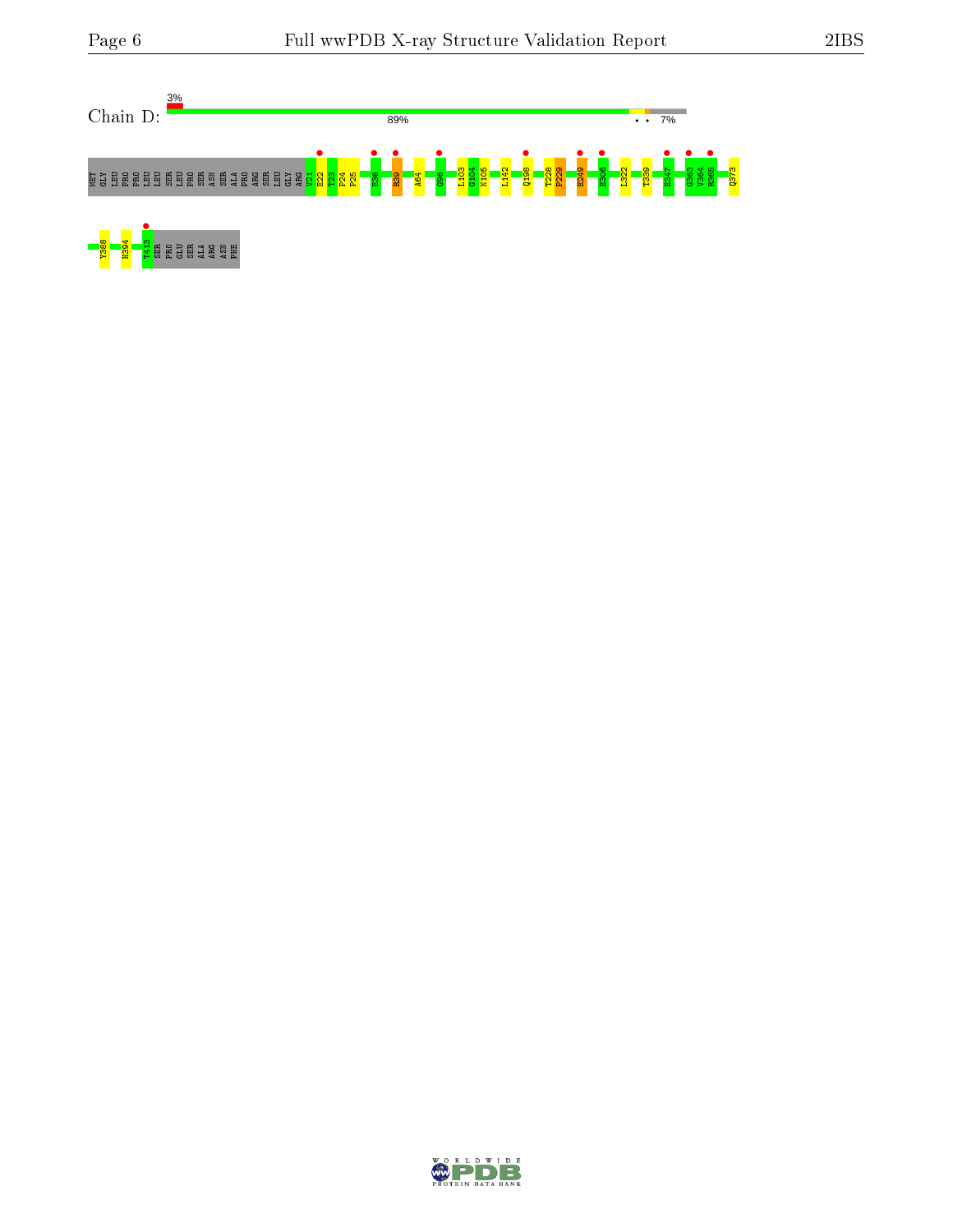# 4 Data and refinement statistics  $(i)$

| Property                                                             | Value                                                        | Source     |
|----------------------------------------------------------------------|--------------------------------------------------------------|------------|
| Space group                                                          | P 1 21 1                                                     | Depositor  |
| Cell constants                                                       | $69.16\text{\AA}$<br>$59.53\text{\AA}$<br>$114.64\text{\AA}$ |            |
| a, b, c, $\alpha$ , $\beta$ , $\gamma$                               | $92.18^\circ$<br>$90.00^\circ$<br>$90.00^\circ$              | Depositor  |
| Resolution $(A)$                                                     | 19.67<br>2.40<br>$\frac{1}{2}$                               | Depositor  |
|                                                                      | 19.67<br>$-2.40$                                             | <b>EDS</b> |
| % Data completeness                                                  | 99.6 (19.67-2.40)                                            | Depositor  |
| (in resolution range)                                                | 99.6 (19.67-2.40)                                            | <b>EDS</b> |
| $R_{merge}$                                                          | 0.12                                                         | Depositor  |
| $\mathrm{R}_{sym}$                                                   | 0.12                                                         | Depositor  |
| $\overline{1$                                                        | 3.73 (at $2.41\text{\AA}$ )                                  | Xtriage    |
| Refinement program                                                   | REFMAC 5.2.0005                                              | Depositor  |
|                                                                      | $\overline{0.195}$ ,<br>0.252                                | Depositor  |
| $R, R_{free}$                                                        | 0.195<br>0.252                                               | DCC        |
| $\mathcal{R}_{free}$ test set                                        | 1812 reflections $(4.99\%)$                                  | wwPDB-VP   |
| Wilson B-factor $(A^2)$                                              | 21.8                                                         | Xtriage    |
| Anisotropy                                                           | 0.113                                                        | Xtriage    |
| Bulk solvent $k_{sol}(e/\mathring{A}^3)$ , $B_{sol}(\mathring{A}^2)$ | $0.36$ , 44.8                                                | <b>EDS</b> |
| L-test for twinning <sup>2</sup>                                     | $< L >$ = 0.50, $< L2$ > = 0.33                              | Xtriage    |
| Estimated twinning fraction                                          | $0.029$ for h,-k,-l                                          | Xtriage    |
| $F_o, F_c$ correlation                                               | 0.93                                                         | <b>EDS</b> |
| Total number of atoms                                                | 7997                                                         | wwPDB-VP   |
| Average B, all atoms $(A^2)$                                         | 18.0                                                         | wwPDB-VP   |

Xtriage's analysis on translational NCS is as follows: The largest off-origin peak in the Patterson function is  $4.92\%$  of the height of the origin peak. No significant pseudotranslation is detected.

<sup>&</sup>lt;sup>2</sup>Theoretical values of  $\langle |L| \rangle$ ,  $\langle L^2 \rangle$  for acentric reflections are 0.5, 0.333 respectively for untwinned datasets, and 0.375, 0.2 for perfectly twinned datasets.



<span id="page-6-1"></span><span id="page-6-0"></span><sup>1</sup> Intensities estimated from amplitudes.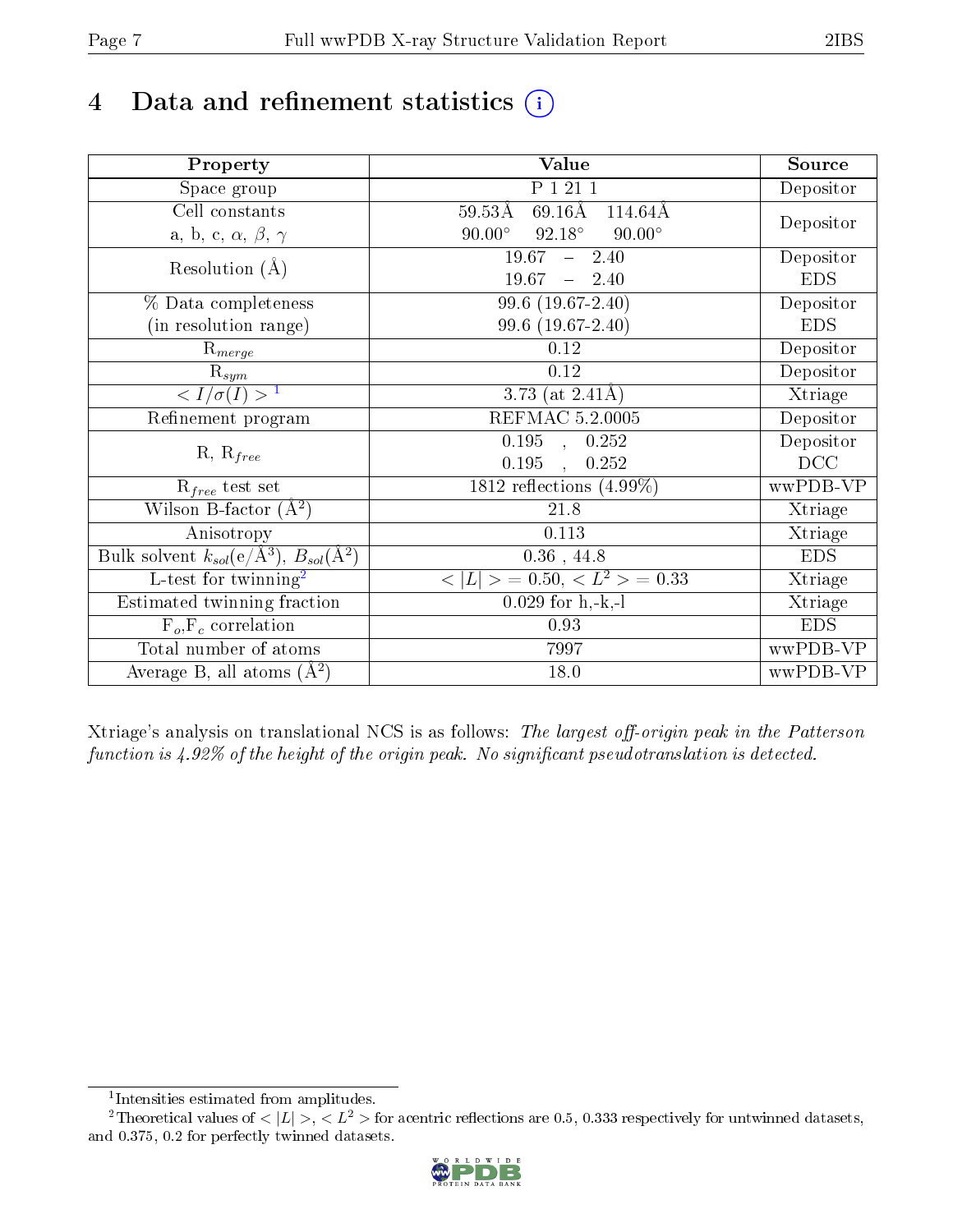# 5 Model quality  $(i)$

### 5.1 Standard geometry  $(i)$

Bond lengths and bond angles in the following residue types are not validated in this section: NEA, 2PR, 6MA

The Z score for a bond length (or angle) is the number of standard deviations the observed value is removed from the expected value. A bond length (or angle) with  $|Z| > 5$  is considered an outlier worth inspection. RMSZ is the root-mean-square of all Z scores of the bond lengths (or angles).

| Mol            | Chain          |      | Bond lengths    | Bond angles |                  |  |  |
|----------------|----------------|------|-----------------|-------------|------------------|--|--|
|                |                | RMSZ | # $ Z  > 5$     | RMSZ        | # $ Z  > 5$      |  |  |
| 1              | Β              | 0.64 | 0/200           | 1.28        | 0/305            |  |  |
| $\mathbf 1$    | Е              | 0.65 | 0/200           | 1.28        | 0/305            |  |  |
| $\overline{2}$ | $\overline{C}$ | 0.62 | 0/202           | 1.19        | 0/307            |  |  |
| $\overline{2}$ | F              | 0.60 | 0/202           | 1.16        | $1/307\ (0.3\%)$ |  |  |
| 3              | А              | 0.34 | /3293           | 0.49        | 0/4475           |  |  |
| 3              | D)             | 0.34 | /3302           | 0.49        | 4486<br>∩        |  |  |
| All            | Αll            | 0.38 | $^{\prime}7399$ | 0.63        | $(10185(0.0\%)$  |  |  |

There are no bond length outliers.

All (1) bond angle outliers are listed below:

| $\sqrt{\text{Mol}}$   Chain   Res   Type |  | Atoms                          | $\mid$ Observed $(^\circ)$   Ideal $(^\circ)$ |        |
|------------------------------------------|--|--------------------------------|-----------------------------------------------|--------|
|                                          |  | $DC \mid O4'-C1'-N1 \mid 5.63$ | 11194                                         | 108.00 |

There are no chirality outliers.

There are no planarity outliers.

### $5.2$  Too-close contacts  $(i)$

In the following table, the Non-H and H(model) columns list the number of non-hydrogen atoms and hydrogen atoms in the chain respectively. The H(added) column lists the number of hydrogen atoms added and optimized by MolProbity. The Clashes column lists the number of clashes within the asymmetric unit, whereas Symm-Clashes lists symmetry related clashes.

| Mol |     |  | $\mid$ Chain $\mid$ Non-H $\mid$ H(model) $\mid$ H(added) $\mid$ Clashes $\mid$ Symm-Clashes |
|-----|-----|--|----------------------------------------------------------------------------------------------|
|     | ാറാ |  |                                                                                              |
|     | 202 |  |                                                                                              |
|     |     |  |                                                                                              |
|     |     |  |                                                                                              |

Continued on next page...

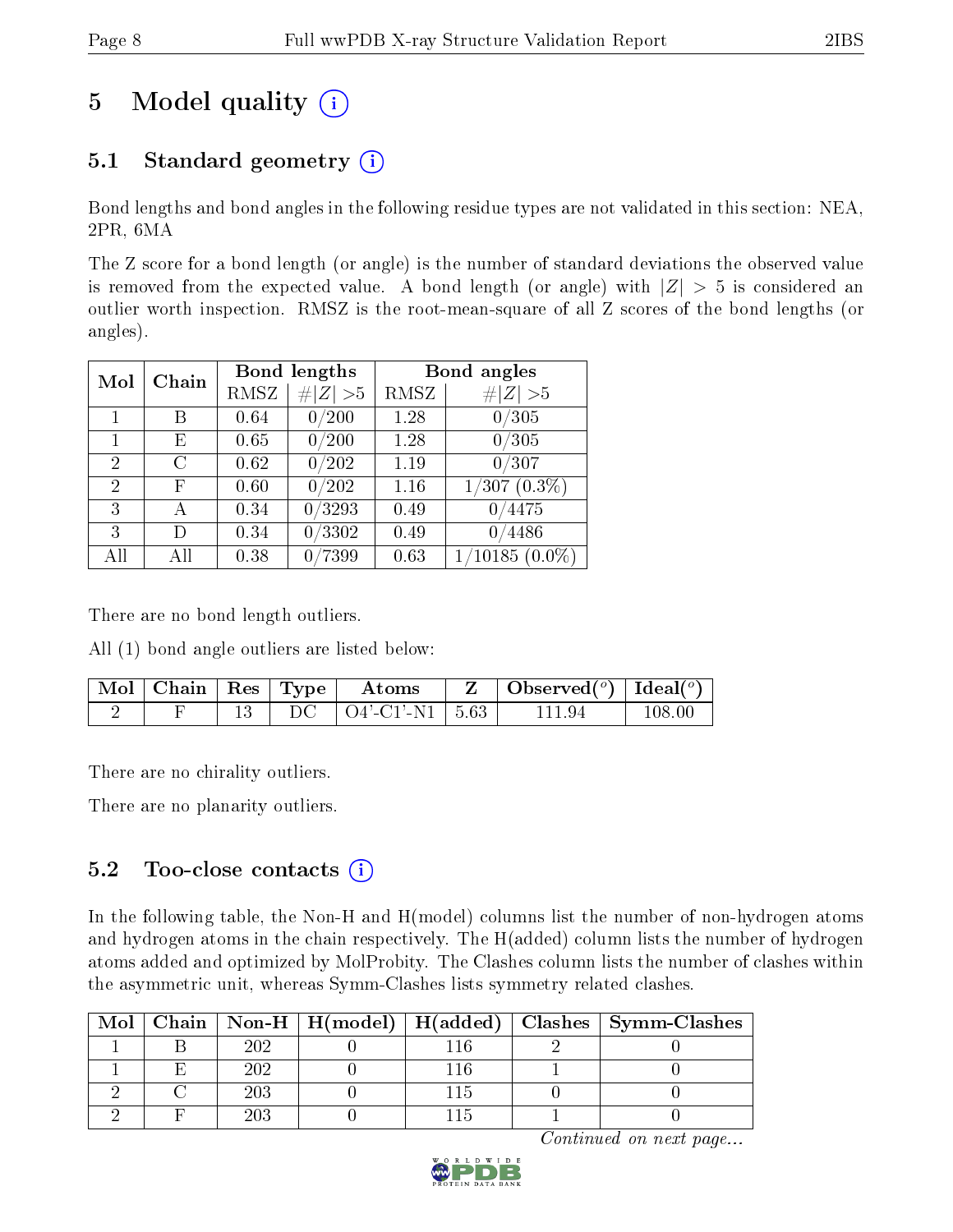| Mol | Chain  | $J$ $I$ $I$ $J$ .<br>$\bf Non-H$ | H (model) | H(added) | Clashes | Symm-Clashes |
|-----|--------|----------------------------------|-----------|----------|---------|--------------|
| 3   |        | 3189                             |           | 3184     | 14      |              |
| 3   | $\Box$ | 3195                             |           | 3197     | 6       |              |
|     | А      | 22                               |           | 18       |         |              |
|     | D      | 22                               |           | 18       |         |              |
| 5   | А      | 314                              |           |          |         |              |
| 5   | В      | 43                               |           |          |         |              |
| 5   | ◯      | 30                               | 0         |          |         |              |
| 5   | D      | 297                              |           |          |         |              |
| 5   | Е      | 48                               |           |          |         |              |
| 5   | F      | 27                               |           |          |         |              |
|     |        | 7997                             |           | 6879     | 21      |              |

Continued from previous page...

The all-atom clashscore is defined as the number of clashes found per 1000 atoms (including hydrogen atoms). The all-atom clashscore for this structure is 1.

All (21) close contacts within the same asymmetric unit are listed below, sorted by their clash magnitude.

| Atom-1           |                                       | Interatomic         | Clash         |  |
|------------------|---------------------------------------|---------------------|---------------|--|
|                  | $\boldsymbol{\mathrm{Atom}\text{-}2}$ | $(\AA)$<br>distance | overlap $(A)$ |  |
| 1:B:5:DG:N7      | 3:A:394:HIS:HE1                       | 1.92                | 0.68          |  |
| 1:E:5:DG:N7      | 3:D:394:HIS:HE1                       | 2.00                | 0.60          |  |
| 3:D:39:ARG:HH11  | 3:D:64:ALA:HB1                        | 1.72                | 0.54          |  |
| $2:$ F:17:DG:C8  | 2:F:18:6MA:H13                        | 2.46                | 0.51          |  |
| 3:A:284:GLU:HG3  | 3:A:285:PRO:HD2                       | 1.93                | 0.51          |  |
| 3:A:191:TYR:HA   | 3:A:204:VAL:HG12                      | 1.94                | 0.49          |  |
| 3:A:39:ARG:HD2   | 3:A:64:ALA:HB3                        | 1.97                | 0.45          |  |
| 3:A:325:PHE:HB2  | 3:A:359:LEU:HD11                      | 2.00                | 0.43          |  |
| 3:A:102:ILE:HD12 | 3:A:154:LEU:HD13                      | 2.00                | 0.43          |  |
| 3:A:47:ALA:HB1   | 4: A: 1001: NEA: O4'                  | 2.19                | 0.43          |  |
| 3:A:93:TRP:CZ2   | 3:A:95:PRO:HB3                        | 2.54                | 0.42          |  |
| 3:D:228:THR:HA   | 3:D:229:PRO:HD3                       | 1.93                | 0.42          |  |
| 3:A:278:HIS:HD2  | 3:A:280:ALA:H                         | 1.68                | 0.42          |  |
| 3:D:24:PRO:HA    | 3:D:25:PRO:HD3                        | 1.95                | 0.42          |  |
| 3:D:249:GLU:HG3  | 3:D:249:GLU:H                         | 1.53                | 0.41          |  |
| 3:A:339:THR:HG21 | 3:A:388:TYR:HB2                       | 2.01                | 0.41          |  |
| 3:A:71:GLU:HB3   | 3:A:77:LEU:HD13                       | 2.03                | 0.41          |  |
| 3:D:339:THR:HG21 | 3:D:388:TYR:HB2                       | 2.03                | 0.40          |  |
| 1: B: 8: DG: O6  | 3:A:200:LYS:HE2                       | 2.21                | 0.40          |  |
| 3:A:278:HIS:CD2  | 3:A:280:ALA:H                         | 2.40                | 0.40          |  |
| 3:A:272:SER:OG   | 3:A:273:PRO:HD3                       | 2.21                | 0.40          |  |

There are no symmetry-related clashes.

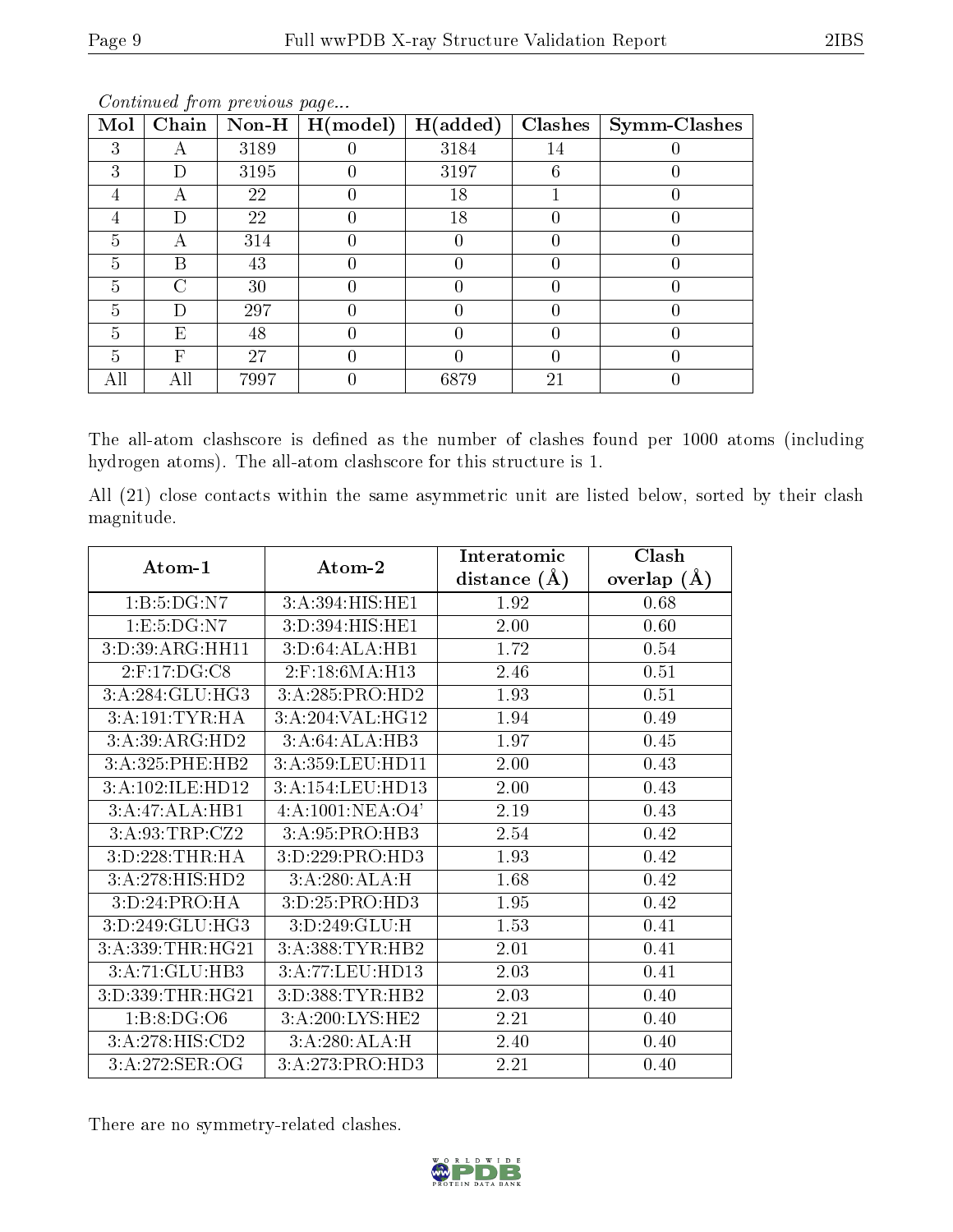### 5.3 Torsion angles (i)

#### 5.3.1 Protein backbone  $(i)$

In the following table, the Percentiles column shows the percent Ramachandran outliers of the chain as a percentile score with respect to all X-ray entries followed by that with respect to entries of similar resolution.

The Analysed column shows the number of residues for which the backbone conformation was analysed, and the total number of residues.

| Mol     | Chain  | Analysed                      | Favoured | Allowed   | $\vert$ Outliers | Percentiles                              |             |
|---------|--------|-------------------------------|----------|-----------|------------------|------------------------------------------|-------------|
| $\cdot$ |        | $391/421(93\%)$ 378 (97\%)    |          | $13(3\%)$ |                  | $\mid$ 100 $\mid$ 100 $\mid$             |             |
| Ð       | $\Box$ | $392/421(93\%)$ 375 (96\%)    |          | 17(4%)    | $\theta$         | $\vert$ 100 $\vert$                      | $\vert$ 100 |
| All     | All    | $783/842$ (93\%)   753 (96\%) |          | $30(4\%)$ |                  | $^{\prime}$ 100 $\overline{\phantom{a}}$ | 100         |

There are no Ramachandran outliers to report.

#### 5.3.2 Protein sidechains  $(i)$

In the following table, the Percentiles column shows the percent sidechain outliers of the chain as a percentile score with respect to all X-ray entries followed by that with respect to entries of similar resolution.

The Analysed column shows the number of residues for which the sidechain conformation was analysed, and the total number of residues.

| Mol | Chain | Analysed         | Rotameric   Outliers |           | Percentiles |  |  |
|-----|-------|------------------|----------------------|-----------|-------------|--|--|
|     |       | $332/356$ (93\%) | 325 (98\%)           | $7(2\%)$  | 72<br>53    |  |  |
|     |       | $333/356$ (94\%) | 323(97%)             | $10(3\%)$ | 61<br>41    |  |  |
| All | All   | 665/712(93%)     | 648 (97%)            | 17(3%)    | 66<br>46    |  |  |

All (17) residues with a non-rotameric sidechain are listed below:

| Mol | Chain | Res | <b>Type</b> |
|-----|-------|-----|-------------|
| 3   | А     | 26  | GLU         |
| 3   |       | 103 | <b>LEU</b>  |
| 3   |       | 105 | <b>ASN</b>  |
| 3   |       | 154 | <b>LEU</b>  |
| 3   | А     | 249 | GLU         |
| 3   |       | 290 | VAL         |
| 3   | А     | 365 | $\rm{ARG}$  |
| 3   |       | 22  | GLU         |

Continued on next page...

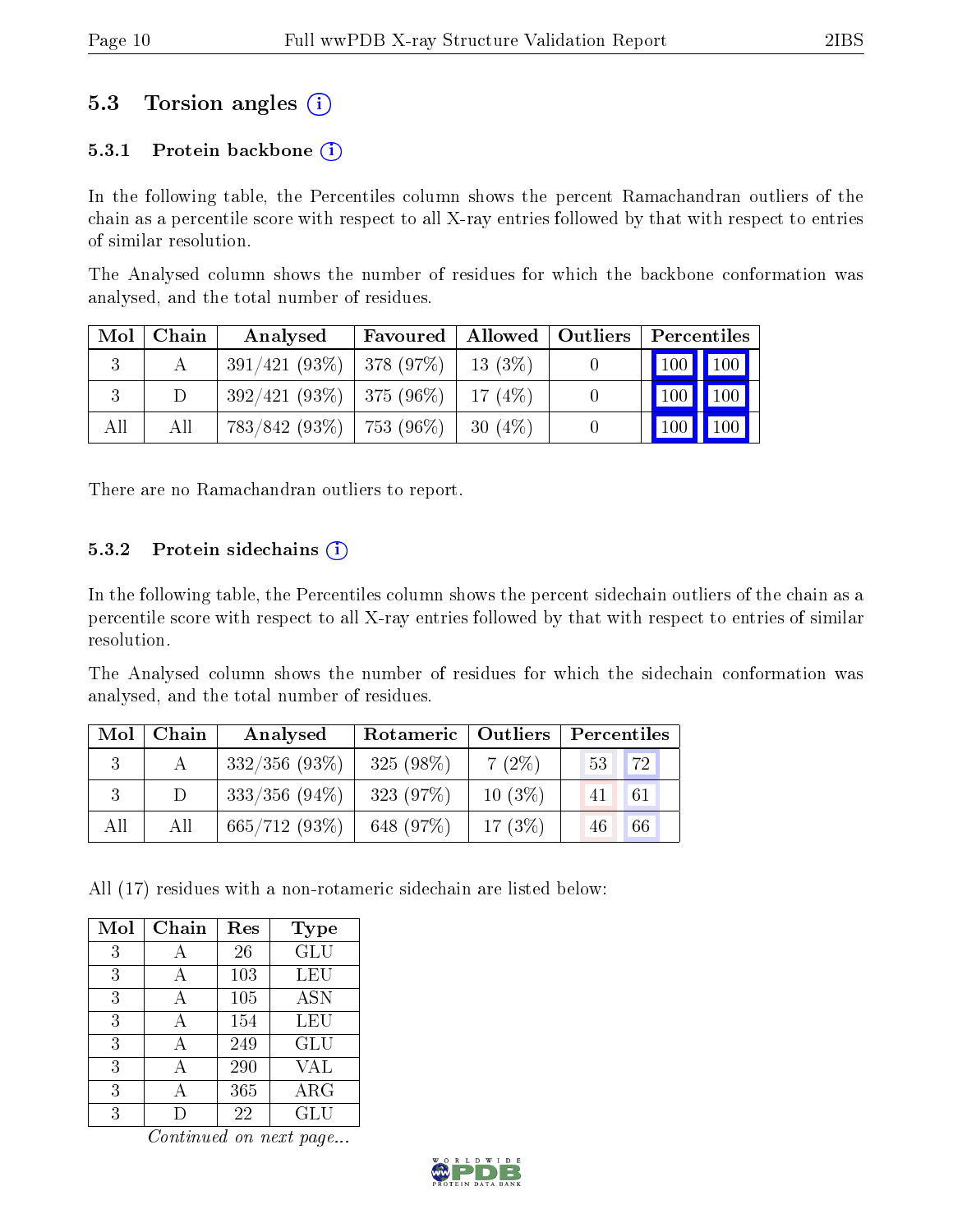| Mol | Chain | Res | <b>Type</b> |
|-----|-------|-----|-------------|
| 3   | Ð     | 39  | $\rm{ARG}$  |
| 3   | I)    | 103 | LEU         |
| 3   | I)    | 105 | <b>ASN</b>  |
| 3   | I)    | 142 | LEU         |
| 3   | D     | 198 | <b>GLN</b>  |
| 3   | D     | 229 | PRO         |
| 3   | D     | 249 | GLU         |
| 3   | I)    | 322 | LEU         |
| 3   |       | 373 | GLN         |

Continued from previous page...

Some sidechains can be flipped to improve hydrogen bonding and reduce clashes. All (4) such sidechains are listed below:

| Mol | Chain | Res | Type       |
|-----|-------|-----|------------|
|     |       | 278 | <b>HIS</b> |
|     |       | 394 | <b>HIS</b> |
|     |       | 278 | HIS        |
|     |       | 394 | HIS        |

#### 5.3.3 RNA  $(i)$

There are no RNA molecules in this entry.

#### 5.4 Non-standard residues in protein, DNA, RNA chains  $(i)$

4 non-standard protein/DNA/RNA residues are modelled in this entry.

In the following table, the Counts columns list the number of bonds (or angles) for which Mogul statistics could be retrieved, the number of bonds (or angles) that are observed in the model and the number of bonds (or angles) that are defined in the Chemical Component Dictionary. The Link column lists molecule types, if any, to which the group is linked. The Z score for a bond length (or angle) is the number of standard deviations the observed value is removed from the expected value. A bond length (or angle) with  $|Z| > 2$  is considered an outlier worth inspection. RMSZ is the root-mean-square of all Z scores of the bond lengths (or angles).

| Mol<br>Type    | Chain | Res     | Link | Bond lengths |            |      | Bond angles |          |      |             |
|----------------|-------|---------|------|--------------|------------|------|-------------|----------|------|-------------|
|                |       |         |      |              | Counts     | RMSZ | # $ Z  > 2$ | Counts   | RMSZ | # $ Z  > 2$ |
|                | 2PR   | Ε       | 6    |              | 17,23,24   | 0.71 |             | 16,33,36 | 1.34 | 2(12%)      |
|                | 2PR   | B       | 6    |              | 17, 23, 24 | 0.70 |             | 16,33,36 | 1.37 | 2(12%)      |
| $\overline{2}$ | 6MA   | $\rm C$ | 18   | $1.2\,$      | 18,24,25   | 0.75 |             | 15,34,37 | 0.98 | 1(6%)       |
| $\overline{2}$ | 6MA   |         | 18   | $1.2\,$      | 18,24,25   | 0.71 |             | 15,34,37 | 1.02 | $1(6\%)$    |

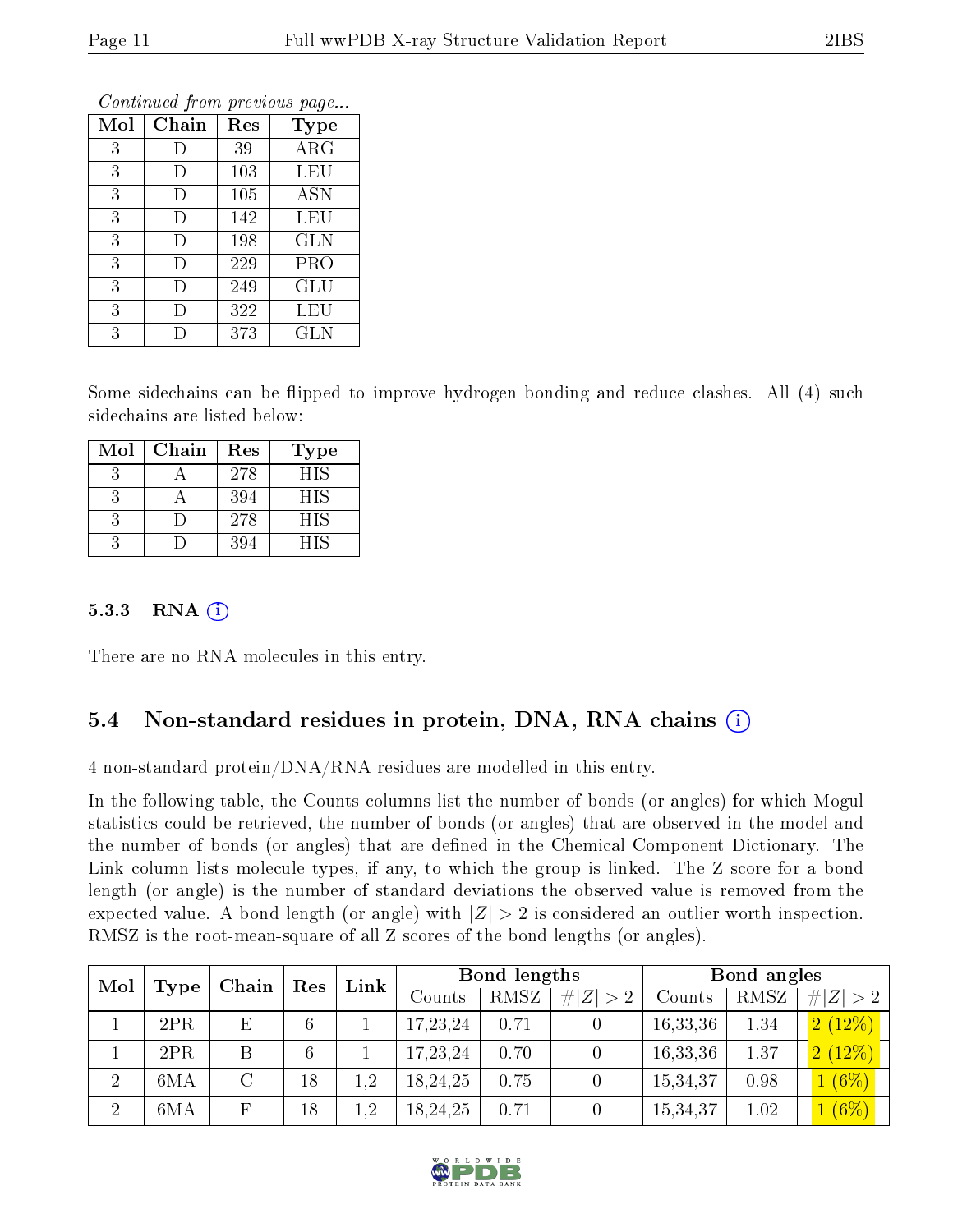In the following table, the Chirals column lists the number of chiral outliers, the number of chiral centers analysed, the number of these observed in the model and the number defined in the Chemical Component Dictionary. Similar counts are reported in the Torsion and Rings columns. '-' means no outliers of that kind were identified.

| Mol | Type |    |  | $\mid$ Chain $\mid$ Res $\mid$ Link $\mid$ Chirals | Torsions              | Rings   |
|-----|------|----|--|----------------------------------------------------|-----------------------|---------|
|     | 2PR  | Е. |  |                                                    | $1/3/21/22$   0/3/3/3 |         |
|     | 2PR  |    |  |                                                    | $1/3/21/22$   0/3/3/3 |         |
|     | 6MA  |    |  |                                                    | $1/5/23/24$   0/3/3/3 |         |
|     | 6MA  |    |  |                                                    | 1/5/23/24             | 0/3/3/3 |

There are no bond length outliers.

All (6) bond angle outliers are listed below:

| Mol           | Chain         | Res | Type | Atoms      | Z       | Observed $(°)$ | $Ideal(^o)$ |
|---------------|---------------|-----|------|------------|---------|----------------|-------------|
|               |               | 6   | 2PR  | $C2-N3-C4$ | $-3.88$ | 110.92         | 115.36      |
|               | E             | 6   | 2PR  | $C2-N3-C4$ | $-3.75$ | 111.07         | 115.36      |
| $\mathcal{D}$ | F             | 18  | 6M A | $C2-N1-C6$ | 3.39    | 119.50         | 116.59      |
| 2             | $\mathcal{C}$ | 18  | 6M A | $C2-N1-C6$ | 3.27    | 119.39         | 116.59      |
|               | R             | 6   | 2PR  | $N1-C2-N3$ | 2.44    | 128.66         | 125.70      |
|               | E,            | 6   | 2PR  | $N1-C2-N3$ | 2.37    | 128.57         | 125.70      |

There are no chirality outliers.

All (4) torsion outliers are listed below:

| Mol | Chain          | Res | <b>Type</b> | Atoms              |
|-----|----------------|-----|-------------|--------------------|
|     |                | 18  | 6M A        | $N1-C6-N6-C1$      |
|     |                |     | 2PR         | $O4'$ -C4'-C5'-O5' |
|     | $\mathfrak{g}$ | 18  | 6M A        | N1-C6-N6-C1        |
|     |                |     | 2PR         | $O4'$ -C4'-C5'-O5' |

There are no ring outliers.

1 monomer is involved in 1 short contact:

|  |        | Mol   Chain   Res   Type   Clashes   Symm-Clashes |
|--|--------|---------------------------------------------------|
|  | - 6M A |                                                   |

### 5.5 Carbohydrates (i)

There are no carbohydrates in this entry.

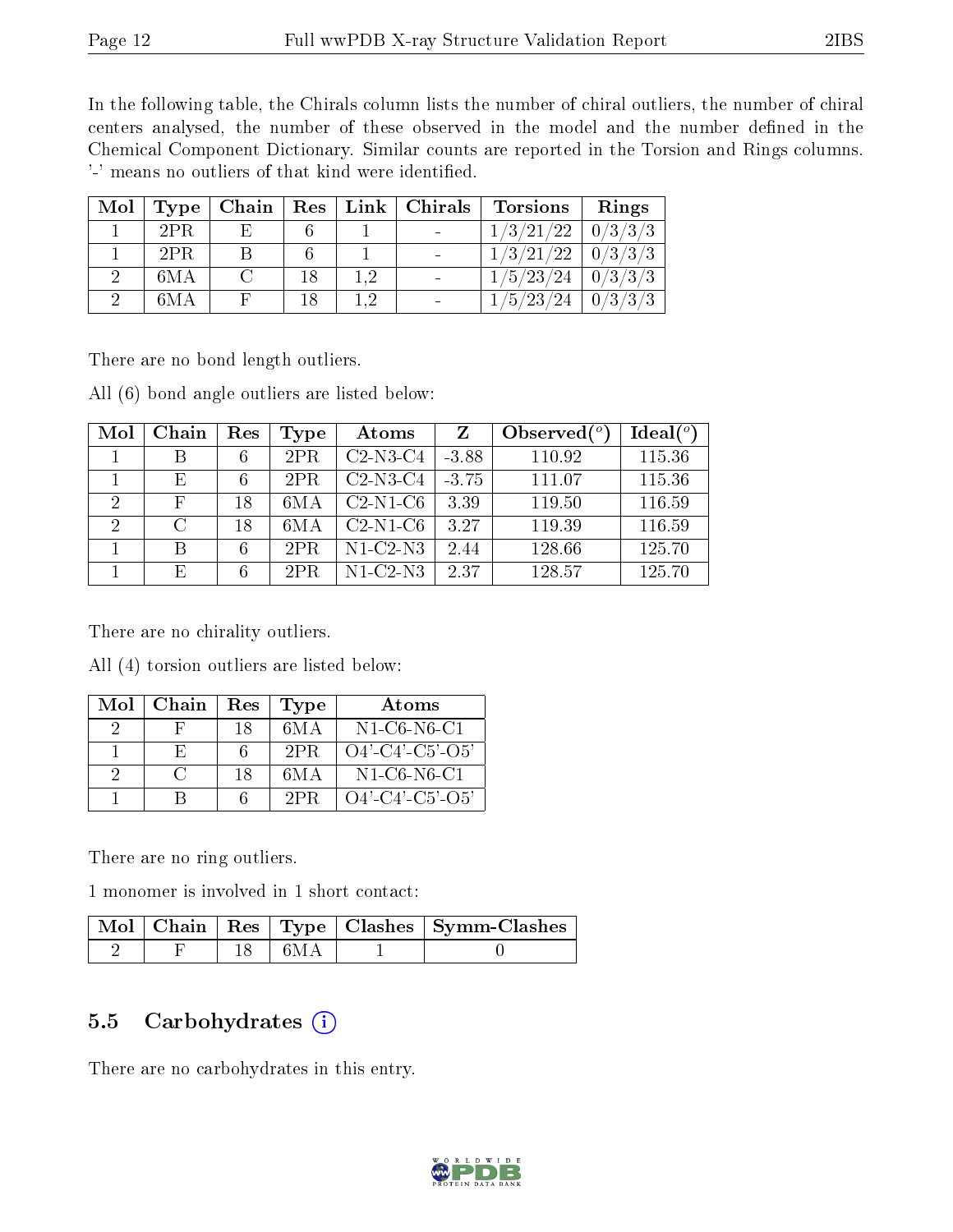### 5.6 Ligand geometry (i)

2 ligands are modelled in this entry.

In the following table, the Counts columns list the number of bonds (or angles) for which Mogul statistics could be retrieved, the number of bonds (or angles) that are observed in the model and the number of bonds (or angles) that are dened in the Chemical Component Dictionary. The Link column lists molecule types, if any, to which the group is linked. The Z score for a bond length (or angle) is the number of standard deviations the observed value is removed from the expected value. A bond length (or angle) with  $|Z| > 2$  is considered an outlier worth inspection. RMSZ is the root-mean-square of all Z scores of the bond lengths (or angles).

| Mol<br>$\mid$ Chain $\mid$ |  | Link<br>$\operatorname{Res}$ |                          |            | <b>Bond lengths</b> |             |          | Bond angles |             |  |
|----------------------------|--|------------------------------|--------------------------|------------|---------------------|-------------|----------|-------------|-------------|--|
| Type $\vert$               |  |                              |                          | Counts     | RMSZ                | $\# Z  > 2$ | Counts   | RMSZ        | # $ Z  > 2$ |  |
| NEA                        |  | $1002\,$                     | $\overline{\phantom{a}}$ | 21, 24, 24 | 1.22                | $2(9\%)$    | 21,34,34 | 1.65        | $2(9\%)$    |  |
| NEA                        |  | 1001                         | $\overline{\phantom{a}}$ | 21, 24, 24 | 1.25                | $2(9\%)$    | 21,34,34 | 1.62        | $2(9\%)$    |  |

In the following table, the Chirals column lists the number of chiral outliers, the number of chiral centers analysed, the number of these observed in the model and the number defined in the Chemical Component Dictionary. Similar counts are reported in the Torsion and Rings columns. '-' means no outliers of that kind were identified.

|            |      |                          | Mol   Type   Chain   Res   Link   Chirals   Torsions   Rings |  |
|------------|------|--------------------------|--------------------------------------------------------------|--|
| <b>NEA</b> | 1002 | <b>Contract Contract</b> | $\mid 0/5/25/25 \mid 0/3/3/3 \mid$                           |  |
| NEA        | 1001 | $\sim$                   | $0/5/25/25$   $0/3/3/3$                                      |  |

| Mol | Chain |      |            | Res   Type   Atoms |      | $Z \perp$ Observed(A) $\perp$ | Ideal(A) |
|-----|-------|------|------------|--------------------|------|-------------------------------|----------|
|     |       | 1001 | <b>NEA</b> | $C2-N3$            | 4.17 | 1.38                          | 1.32     |
|     |       | 1002 | NEA        | $C2-N3$            | 4.09 | 1.38                          | 1.32     |
|     |       | 1001 | NEA        | $C2-N1$            | 2.65 | 1.38                          | 1.33     |
|     |       | 1002 | NEA        | $C2-N1$            | 2.63 | $1.38\,$                      | 1.33     |

All (4) bond length outliers are listed below:

All (4) bond angle outliers are listed below:

| Mol | Chain | Res  | Type | Atoms        |         | Observed $(°)$ | Ideal $(°)$ |
|-----|-------|------|------|--------------|---------|----------------|-------------|
|     |       | 1001 | NEA  | N3-C2-N1     | $-5.69$ | 119.79         | 128.68      |
|     |       | 1002 | NEA  | $N3$ -C2-N1  | $-5.65$ | 119.85         | 128.68      |
|     |       | 1002 | NEA  | $C5$ '-SD-CG | $-3.59$ | 91.49          | 102.27      |
|     |       | 1001 | NEA. | C5'-SD-CG    | $-3.44$ | 91.94          | 102.27      |

There are no chirality outliers.

There are no torsion outliers.

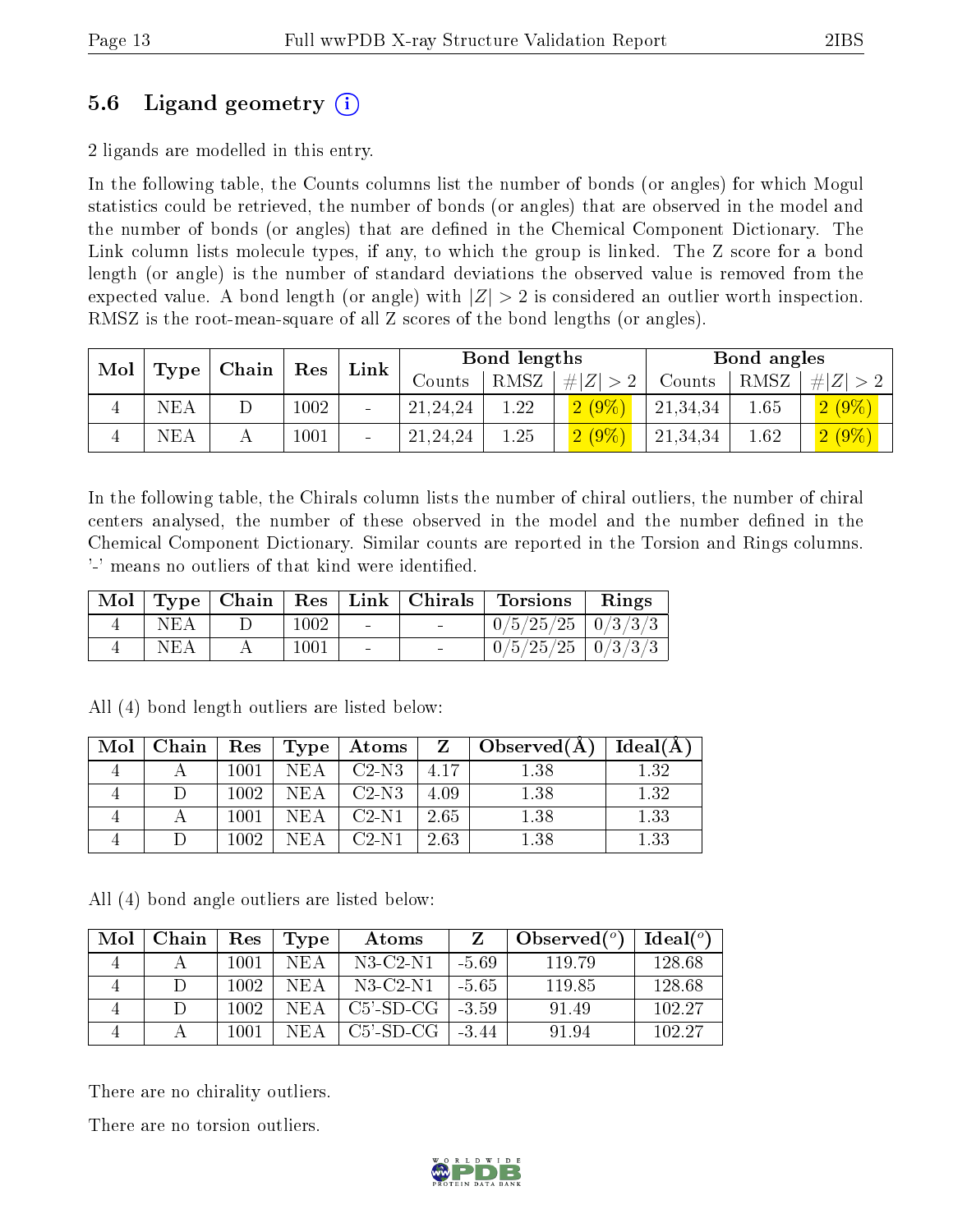There are no ring outliers.

1 monomer is involved in 1 short contact:

|  |            | Mol   Chain   Res   Type   Clashes   Symm-Clashes |
|--|------------|---------------------------------------------------|
|  | $1001$ NEA |                                                   |

The following is a two-dimensional graphical depiction of Mogul quality analysis of bond lengths, bond angles, torsion angles, and ring geometry for all instances of the Ligand of Interest. In addition, ligands with molecular weight > 250 and outliers as shown on the validation Tables will also be included. For torsion angles, if less then 5% of the Mogul distribution of torsion angles is within 10 degrees of the torsion angle in question, then that torsion angle is considered an outlier. Any bond that is central to one or more torsion angles identified as an outlier by Mogul will be highlighted in the graph. For rings, the root-mean-square deviation (RMSD) between the ring in question and similar rings identified by Mogul is calculated over all ring torsion angles. If the average RMSD is greater than 60 degrees and the minimal RMSD between the ring in question and any Mogul-identied rings is also greater than 60 degrees, then that ring is considered an outlier. The outliers are highlighted in purple. The color gray indicates Mogul did not find sufficient equivalents in the CSD to analyse the geometry.



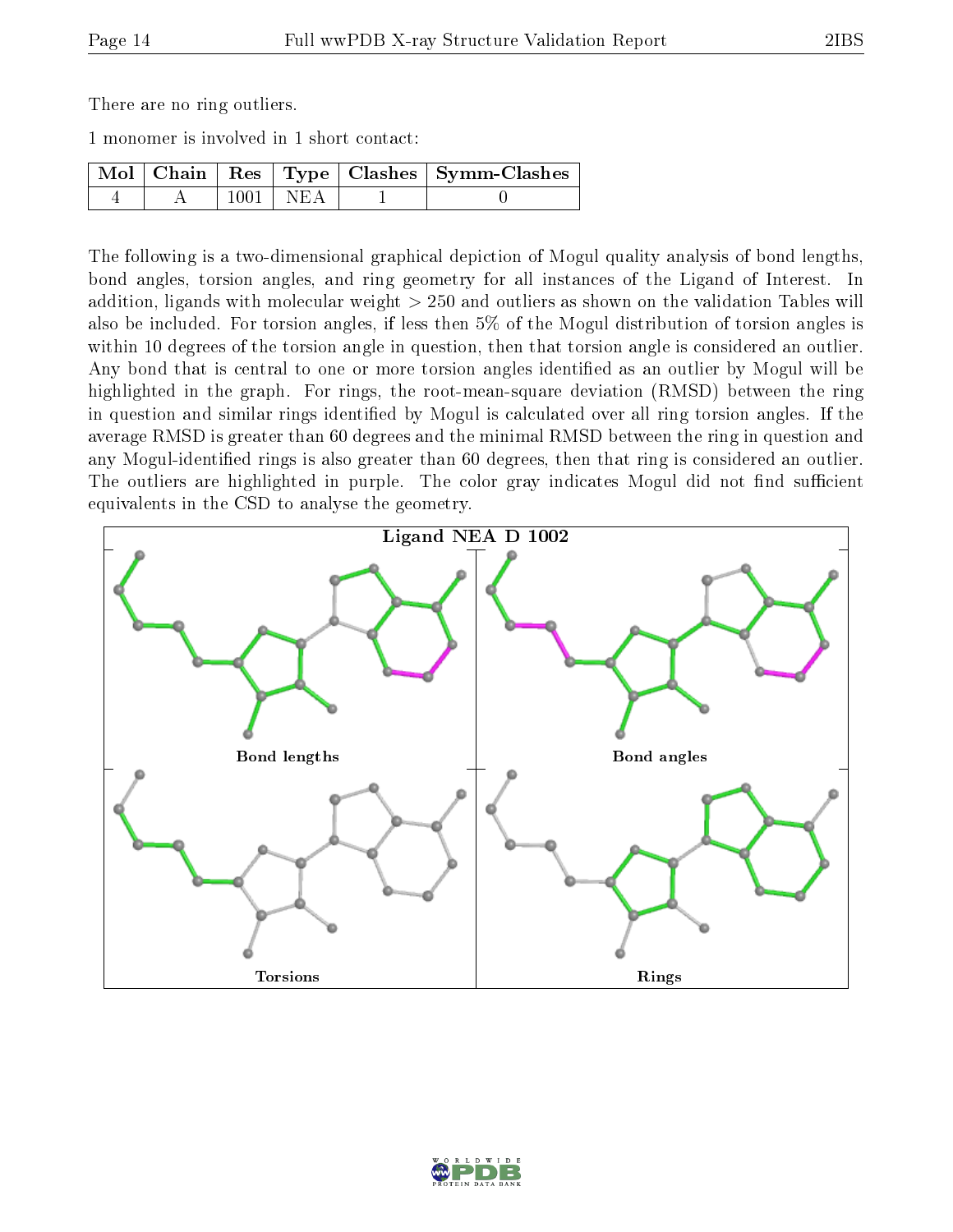

### 5.7 [O](https://www.wwpdb.org/validation/2017/XrayValidationReportHelp#nonstandard_residues_and_ligands)ther polymers (i)

There are no such residues in this entry.

### 5.8 Polymer linkage issues (i)

There are no chain breaks in this entry.

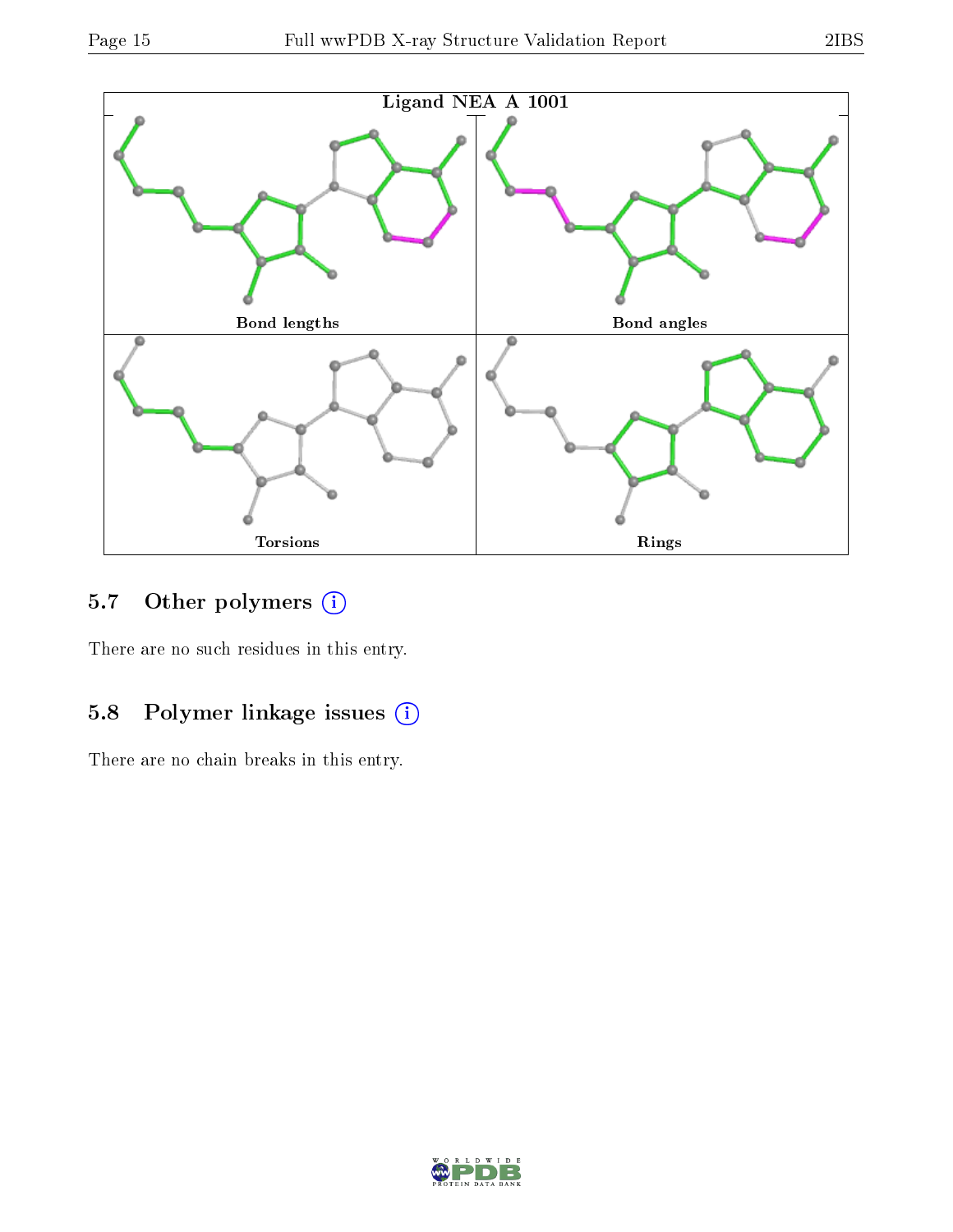# 6 Fit of model and data  $(i)$

# 6.1 Protein, DNA and RNA chains  $(i)$

In the following table, the column labelled  $#RSRZ> 2'$  contains the number (and percentage) of RSRZ outliers, followed by percent RSRZ outliers for the chain as percentile scores relative to all X-ray entries and entries of similar resolution. The OWAB column contains the minimum, median,  $95<sup>th</sup>$  percentile and maximum values of the occupancy-weighted average B-factor per residue. The column labelled ' $Q< 0.9$ ' lists the number of (and percentage) of residues with an average occupancy less than 0.9.

| Mol            | Chain         | Analysed        | $<$ RSRZ $>$ | $\#\text{RSRZ}\text{>2}$                       | $OWAB(A^2)$    | Q< 0.9           |
|----------------|---------------|-----------------|--------------|------------------------------------------------|----------------|------------------|
|                | B             | $9/10(90\%)$    | $-0.72$      | 100 100<br>$\theta$                            | 7, 8, 16, 18   | $\left( \right)$ |
|                | E             | $9/10(90\%)$    | $-0.56$      | $\vert$ 100<br>$\vert$ 100 $\vert$<br>$\theta$ | 9, 12, 21, 24  | $\theta$         |
| 2              | $\mathcal{C}$ | $9/10(90\%)$    | $-0.63$      | 100<br>100<br>0                                | 8, 10, 14, 19  | $\Omega$         |
| $\overline{2}$ | $_{\rm F}$    | $9/10(90\%)$    | $-0.44$      | $\vert$ 100<br>$0$   100                       | 11, 13, 22, 23 | $\Omega$         |
| $\mathcal{E}$  | А             | $393/421(93\%)$ | $-0.15$      | 11 $(2\%)$<br>53<br>51                         | 9, 16, 25, 33  | $\Omega$         |
| $\mathcal{E}$  | D             | $393/421(93\%)$ | $-0.04$      | 11 $(2\%)$<br>53<br>51                         | 11, 19, 27, 43 | $\Omega$         |
| All            | All           | 822/882 (93%)   | $-0.12$      | 22(2%)<br>52<br>54                             | 7, 17, 26, 43  | $\Omega$         |

All (22) RSRZ outliers are listed below:

| Mol            | Chain                   | Res | Type                 | <b>RSRZ</b> |
|----------------|-------------------------|-----|----------------------|-------------|
| 3              | D                       | 413 | <b>THR</b>           | 6.1         |
| $\overline{3}$ | $\overline{D}$          | 365 | $\rm{ARG}$           | 3.9         |
| $\overline{3}$ | $\overline{\rm D}$      | 198 | <b>GLN</b>           | 3.5         |
| $\overline{3}$ | $\overline{A}$          | 413 | THR                  | 3.3         |
| $\overline{3}$ | $\overline{\rm A}$      | 39  | $\rm{ARG}$           | 2.9         |
| $\overline{3}$ | $\overline{D}$          | 22  | GLU                  | 2.9         |
| $\overline{3}$ | $\overline{\rm A}$      | 96  | <b>GLY</b>           | 2.9         |
| $\overline{3}$ | $\overline{\rm A}$      | 198 | GLN                  | 2.8         |
| $\overline{3}$ | A                       | 365 | $\rm{ARG}$           | 2.7         |
| $\overline{3}$ | $\overline{\rm A}$      | 21  | <b>VAL</b>           | 2.6         |
| $\overline{3}$ | $\boldsymbol{A}$        | 287 | <b>PRO</b>           | $2.6\,$     |
| $\overline{3}$ | $\overline{\mathrm{D}}$ | 39  | $\rm{ARG}$           | 2.6         |
| $\overline{3}$ | $\overline{A}$          | 362 | $\operatorname{GLU}$ | 2.6         |
| $\overline{3}$ | $\overline{D}$          | 347 | GLU                  | 2.5         |
| $\overline{3}$ | $\overline{D}$          | 363 | $\rm GLY$            | 2.4         |
| $\overline{3}$ | A                       | 36  | GLU                  | 2.3         |
| 3              | A                       | 225 | SER                  | 2.2         |
| $\overline{3}$ | A                       | 97  | $\operatorname{GLU}$ | 2.1         |
| 3              | D                       | 306 | $\operatorname{GLU}$ | 2.1         |

Continued on next page...

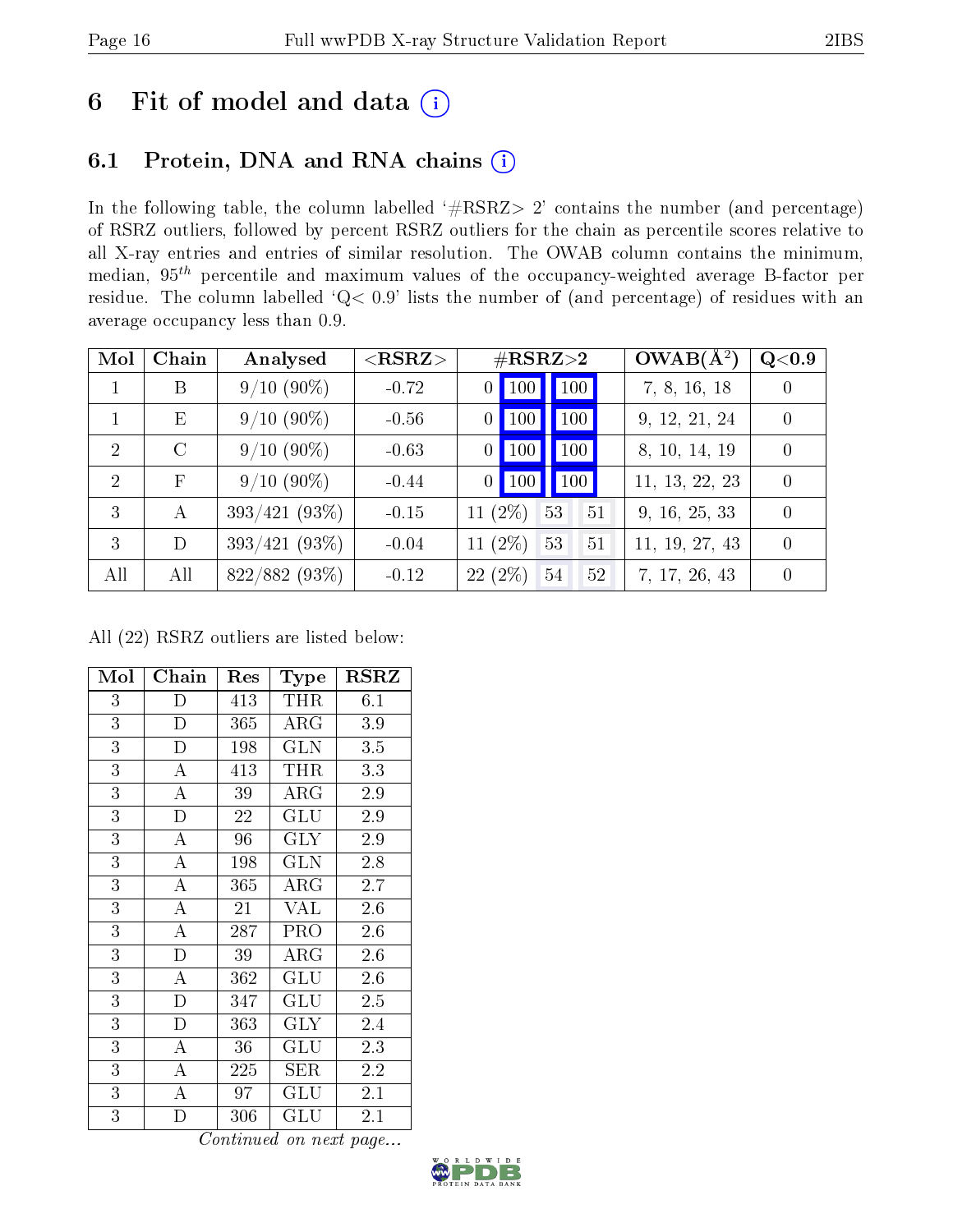Continued from previous page...

| Mol | Chain | Res | Type | <b>RSRZ</b> |
|-----|-------|-----|------|-------------|
|     |       | 36  | GLU  | $2.0\,$     |
|     |       | 96  | GLY  | $2.0\,$     |
|     |       | 249 | GLU  |             |

### 6.2 Non-standard residues in protein, DNA, RNA chains  $(i)$

In the following table, the Atoms column lists the number of modelled atoms in the group and the number defined in the chemical component dictionary. The B-factors column lists the minimum, median,  $95<sup>th</sup>$  percentile and maximum values of B factors of atoms in the group. The column labelled  $^{\circ}Q<0.9'$  lists the number of atoms with occupancy less than 0.9.

| Mol | Type | Chain | Res | $\boldsymbol{\mathrm{Atoms}}$ | $\mid$ RSCC $\mid$ |      | $\parallel$ RSR $\parallel$ B-factors( $\rm \AA^2)$ | O <sub>0.9</sub> |
|-----|------|-------|-----|-------------------------------|--------------------|------|-----------------------------------------------------|------------------|
|     | 2PR. | Е,    | 6   | 21/22                         | 0.95               | 0.10 | 12, 16, 16, 16                                      |                  |
|     | 6MA  |       | 18  | 22/23                         | 0.96               | 0.11 | 10.11.12.12                                         |                  |
|     | 6MA  |       | 18  | 22/23                         | 0.97               | 0.09 | 7,8,10,10                                           |                  |
|     | 2PR  |       | 6   | 799<br>21                     | 0.97               | 0.09 | $10.11\overline{11}$ .                              |                  |

#### 6.3 Carbohydrates  $(i)$

There are no carbohydrates in this entry.

### 6.4 Ligands  $(i)$

In the following table, the Atoms column lists the number of modelled atoms in the group and the number defined in the chemical component dictionary. The B-factors column lists the minimum, median,  $95<sup>th</sup>$  percentile and maximum values of B factors of atoms in the group. The column labelled  $Q < 0.9$ ' lists the number of atoms with occupancy less than 0.9.

| $^+$ Mol $+$ |     |      |                         |      |                  | Type   Chain   Res   Atoms   RSCC   RSR   B-factors $(\AA^2)$   Q<0.9 |  |
|--------------|-----|------|-------------------------|------|------------------|-----------------------------------------------------------------------|--|
|              | NEA |      | $1001$   $22/22$   0.93 |      | $\pm$ 0.12 $\pm$ | 13.13.15.16                                                           |  |
|              | NEA | 1002 | 22/22                   | 0.95 | 0.11             | 13.14.17.17                                                           |  |

The following is a graphical depiction of the model fit to experimental electron density of all instances of the Ligand of Interest. In addition, ligands with molecular weight  $> 250$  and outliers as shown on the geometry validation Tables will also be included. Each fit is shown from different orientation to approximate a three-dimensional view.

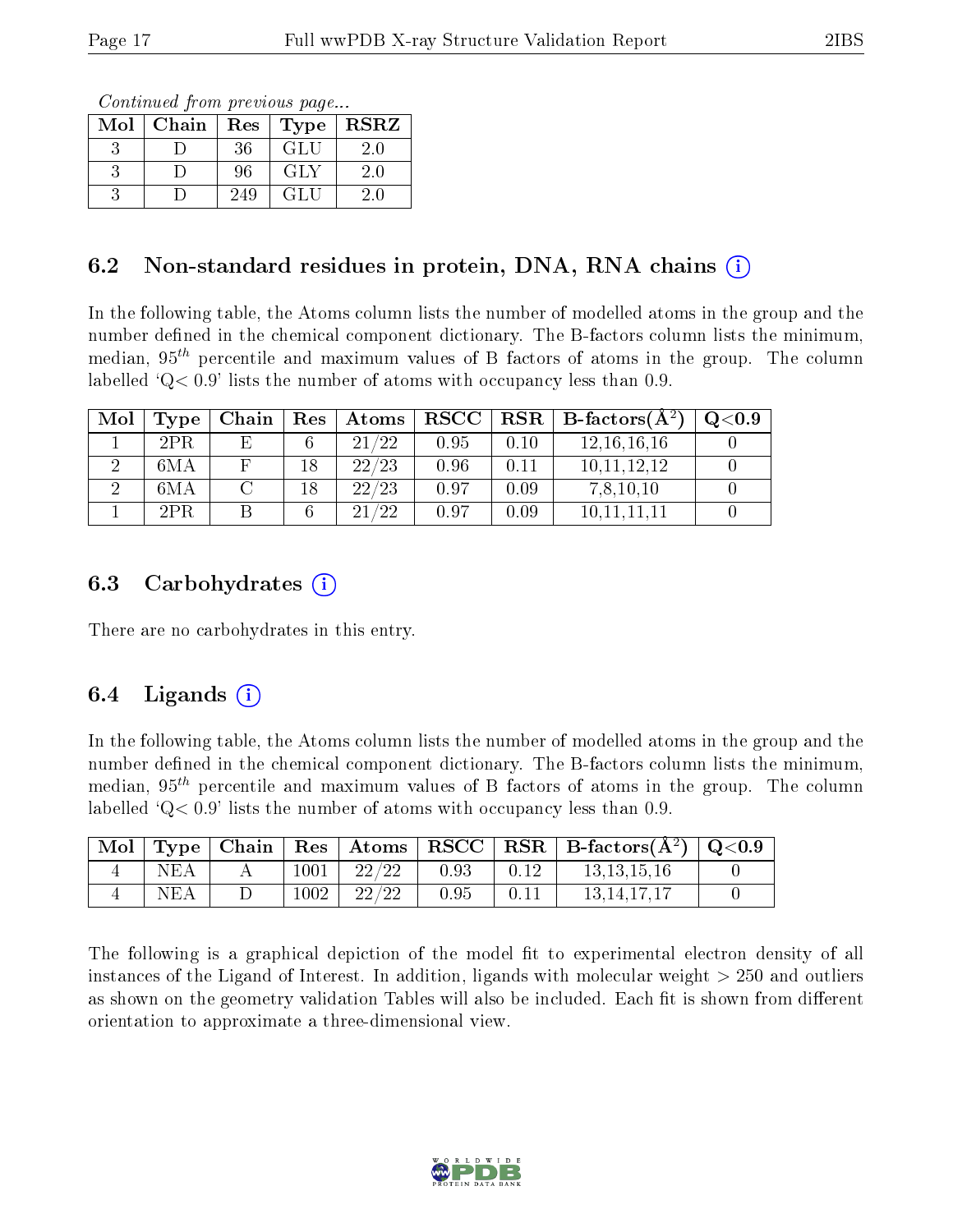